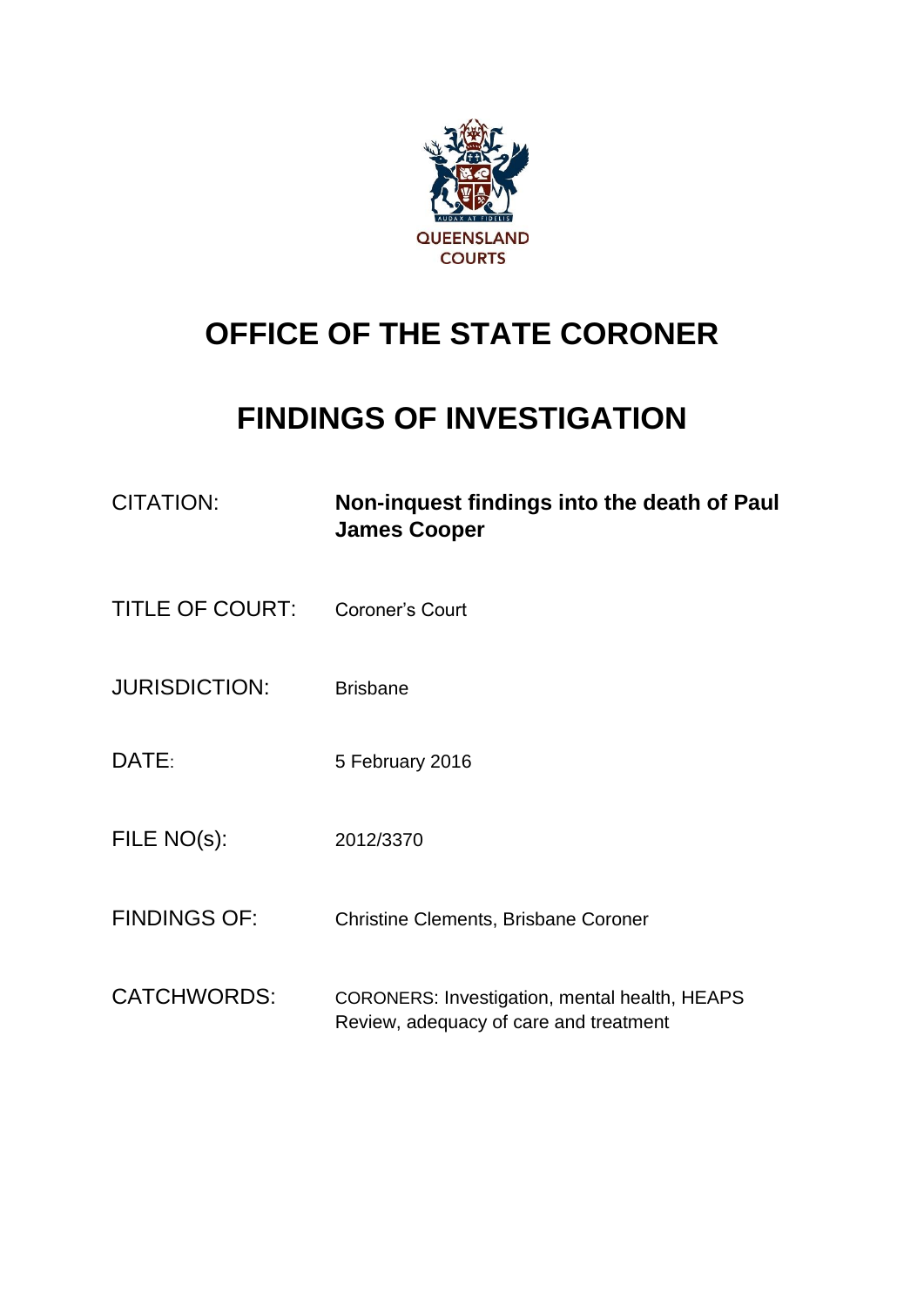Paul James Cooper lived at Helles Street, Moorooka in Queensland. He died between 25 and 26 August 2015 at Bellbird Grove in the Enoggera Reservoir area. He was 41 years of age at the time of his death. He died due to hanging and his death was reported to the coroner.

## **Background**

Anthony Carter was walking with his child along the creek line at Bellbird Grove, Enoggera on the afternoon of 26 August 2015. He looked up and observed the body of a male person hanging from a branch over the creek bed. The person was obviously deceased. He contacted police to report the matter.

Police attended and made a search of the area. They located a blue Holden Commodore. On checking the registration it was registered to Paul Cooper. A backpack was located in the vicinity of the body. There was a wallet which contained identification in the name of Paul Joseph Cooper of Helles Street, Moorooka. The car key fitted the Holden Commodore.

Police were satisfied there were no suspicious circumstances in the apparent hanging.

Investigation led them to Mr Cooper's residence where he co-resided with Xiao Zhang. They inspected Mr Cooper's bedroom and noted medication for bi-polar disorder, namely Risperidone 3mg and acne medication Isotretinoin 20mg capsules. There was also cholesterol-lowering medication Rosuvastatin 10mg. No suicide note was located in the vicinity of the deceased, in his vehicle or at his place of residence.

A search of his medical history indicated he had been subject to a Justice Examination Order pursuant to the Mental Health Act in July 2015 due to exhibiting paranoid behaviour. He was admitted to the Princess Alexandra Hospital.

Medical records were obtained and reviewed.

Following Mr Cooper's death, the Metro South Hospital and Health Service conducted a Human Error and Patient Safety (HEAPS) review process regarding treatment provided to Paul Cooper and interaction with him. That document noted that he was being treated by the Burke Street Psychosis Team at the time of his death. He was a full-time taxi driver prior to his most recent admission to hospital and lived in a share house with two other males. He had no family in Queensland.

There was no history of illicit substance abuse over the previous 15 years. He had not used alcohol for three to four years.

Of significance however, was that he had recently been treated with Isotretinoin 20mg. This was prescribed for treatment of severe acne.

In July 2015, his flat mate applied for a Justice Examination Order because he was concerned about Paul's mental state, including increasing paranoia and talks of suicide. Paul Cooper was assessed by the Acute Care Team at home and subsequently placed on request and recommendation for assessment. An involuntary treatment order followed and he was admitted to hospital due to worsening paranoid delusions. This behaviour pattern started when he commenced use of the Isotretinoin.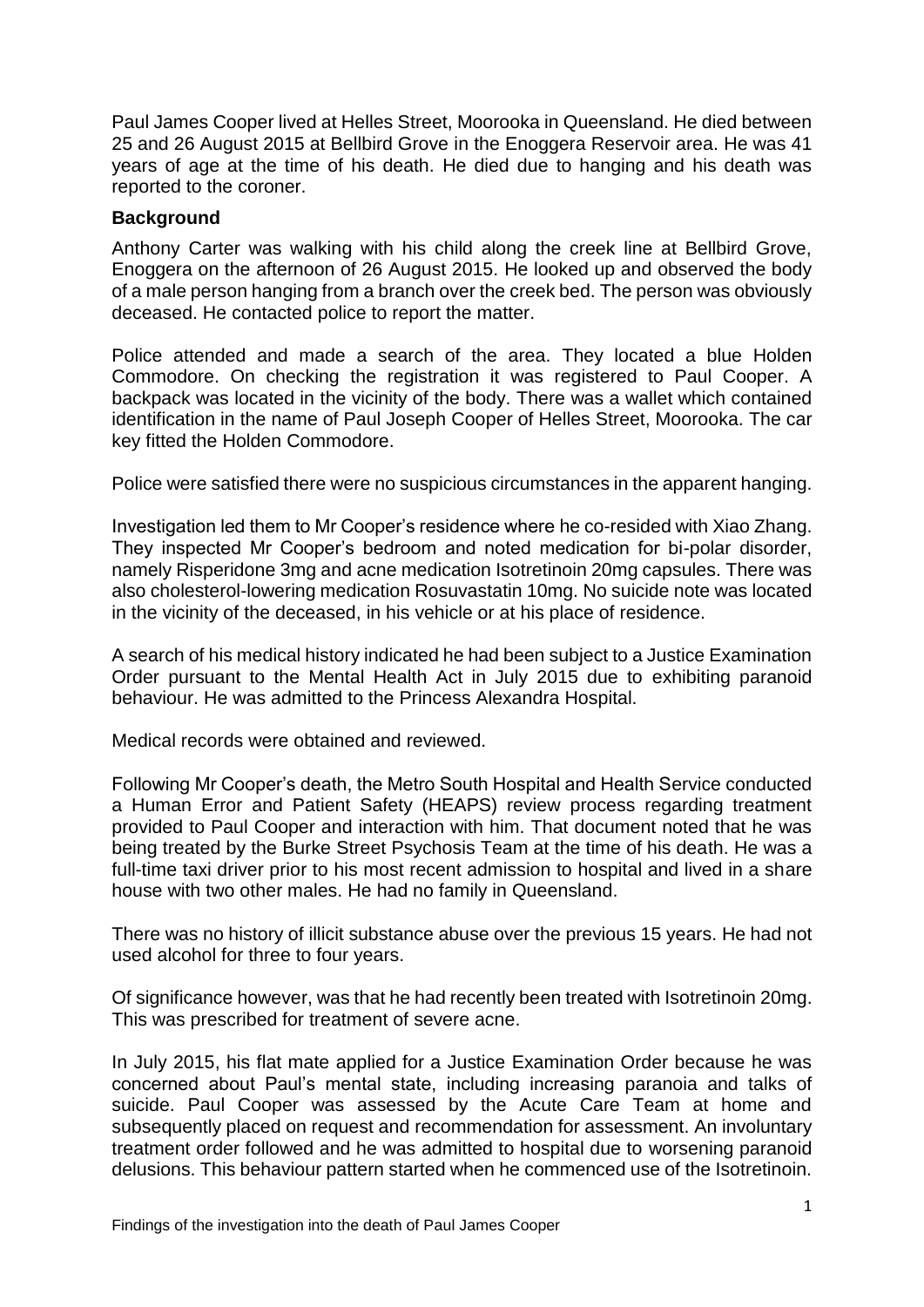He had been taking the medication for 10 months. This coincided with the development of persecutory ideation, irritability and agitation, depressed mood and poor sleep, poor appetite, weight loss and general decline.

On admission to hospital he acknowledged increased thoughts of suicide over the past few months.

Treatment by way of medication commenced with the administration of Risperidone 1mg.

CT imaging reviewed his brain and there were some abnormalities evident including possible right cerebral hemiatrophy generally associated with seizures and hemiplegia.

He was then referred on to the Burke Street Psychosis Team for case management.

On 7 August 2015, he had a follow-up home visit with his allocated case manager. No risks were identified at the time and it was documented that he presented as 'warm, reactive, settled, interacting at a good level, spontaneous in conversation'. He presented well and was pleased to be out of hospital. He was much improved since ceasing the acne medication. He denied any auditory hallucinations or delusional ideas. The next contact with the treatment team was reviewed by the psychiatric registrar on 14 August 2015.

This occurred on 14 August and a first year psychiatric registrar reviewed him. No issues were identified at the time. It was recorded that Mr Cooper was co-operative, pleasant and did not demonstrate any formal thought disorder. He denied paranoid delusions, thoughts of harm to himself or others. He was identified as being at a low risk of harm to himself or others. He exhibited good insight and judgment at the time and there was no sign of psychosis.

The involuntary treatment was ceased as he was compliant with the treatment and happy to continue interacting with the treating team.

Between 21 and 24 August, the case manager tried unsuccessfully to contact Paul Cooper by phone and left messages but there was no follow-up. On 26 August the treatment team were informed by police that Paul Cooper had died due to hanging.

The HEAPS review identified some issues which indicated sub-optimal interaction with Paul Cooper. This included the lack of communication with his general practitioner during the period of care. A discharge summary was not completed or sent to his general practitioner. Nor was there any contact with his family, although they lived interstate and overseas. He had voiced a wish not to disturb his mother by contacting her.

The HEAPS review noted the recent use of Isotretinoin was known and that this was a possible trigger for Mr Cooper's decline and development of psychotic symptoms and suicidal ideations. As a precaution this was made known to the Therapeutic Goods Administration as a possible adverse reaction to the drug.